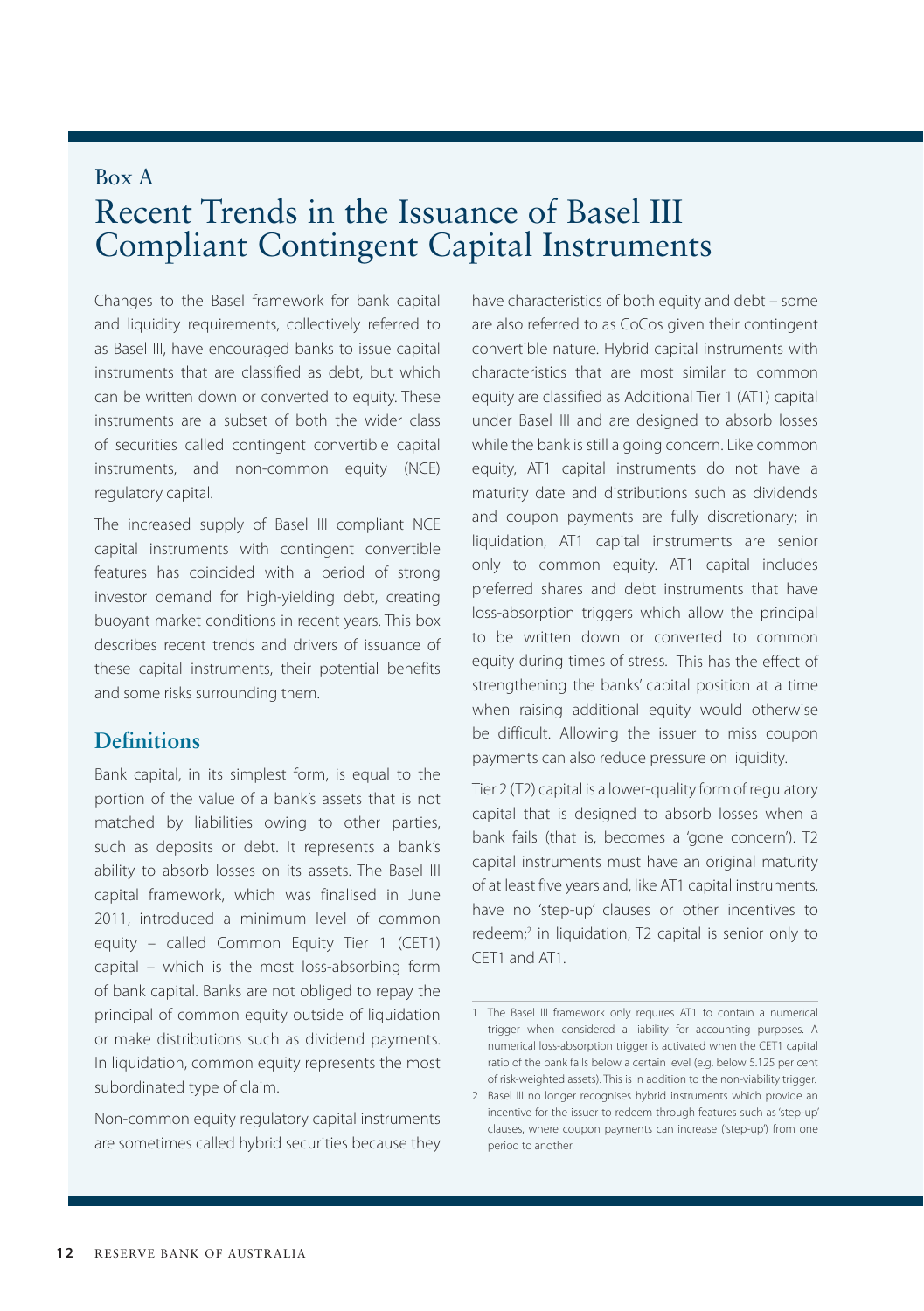To facilitate loss absorption on a gone-concern basis, both AT1 and T2 capital instruments must, where not enforced by legislation, incorporate a contractual feature allowing the principal to be written down or converted to common equity if the relevant regulator determines that the bank is no longer able to support itself in the private market. This feature, which is often called the point of non-viability trigger, is designed to ensure losses can be imposed on all capital holders before other resolution actions are taken, including those that may involve taxpayers being exposed through government intervention.

### **Issuance**

Within the class of Basel III compliant NCE, losses can be attributed to capital holders in different ways when a trigger event occurs (Graph A1). For example, full principal write-down yields an absolute loss for the individual investor. In contrast, equity conversion may allow investors to recoup losses should share prices recover, while diluting the stake of existing shareholders. Temporary write-down/write-up mechanisms would write down principal by the amount necessary to return the bank's capital ratio to the trigger level; these mechanisms also allow the issuer to write up principal should the bank return to profitability.

The designs of triggers also vary. Most AT1 triggers are tied to a CET1 ratio of 5.125 per cent of risk-weighted assets, consistent with the Basel III requirement for instruments intended as going-concern capital, though some are higher. Numerical triggers are typically not required for T2 instruments, which tend to rely only on the point of non-viability trigger (triggered at the discretion of the national authority), though Swiss gone-concern capital instruments require numerical triggers at 5 per cent of riskweighted assets (Table A1). At least one recent issue has included multiple triggers (based on the capital ratios of either the bank or its holding company) and some issuance in Asia can be triggered by either the home or host regulators. Regulatory call options (allowing the issuer to buy back the instrument if regulatory requirements change) are a very common feature across different issuers.

Issuance has increased strongly in recent years (Graph A2), as banks have moved to raise capital to meet the stricter Basel III capital requirements and to replace maturing instruments issued under the Basel II framework. Meanwhile, the low interest rate environment has supported investor demand; these securities offer higher yields than senior debt or term deposits, reflecting their higher risk.

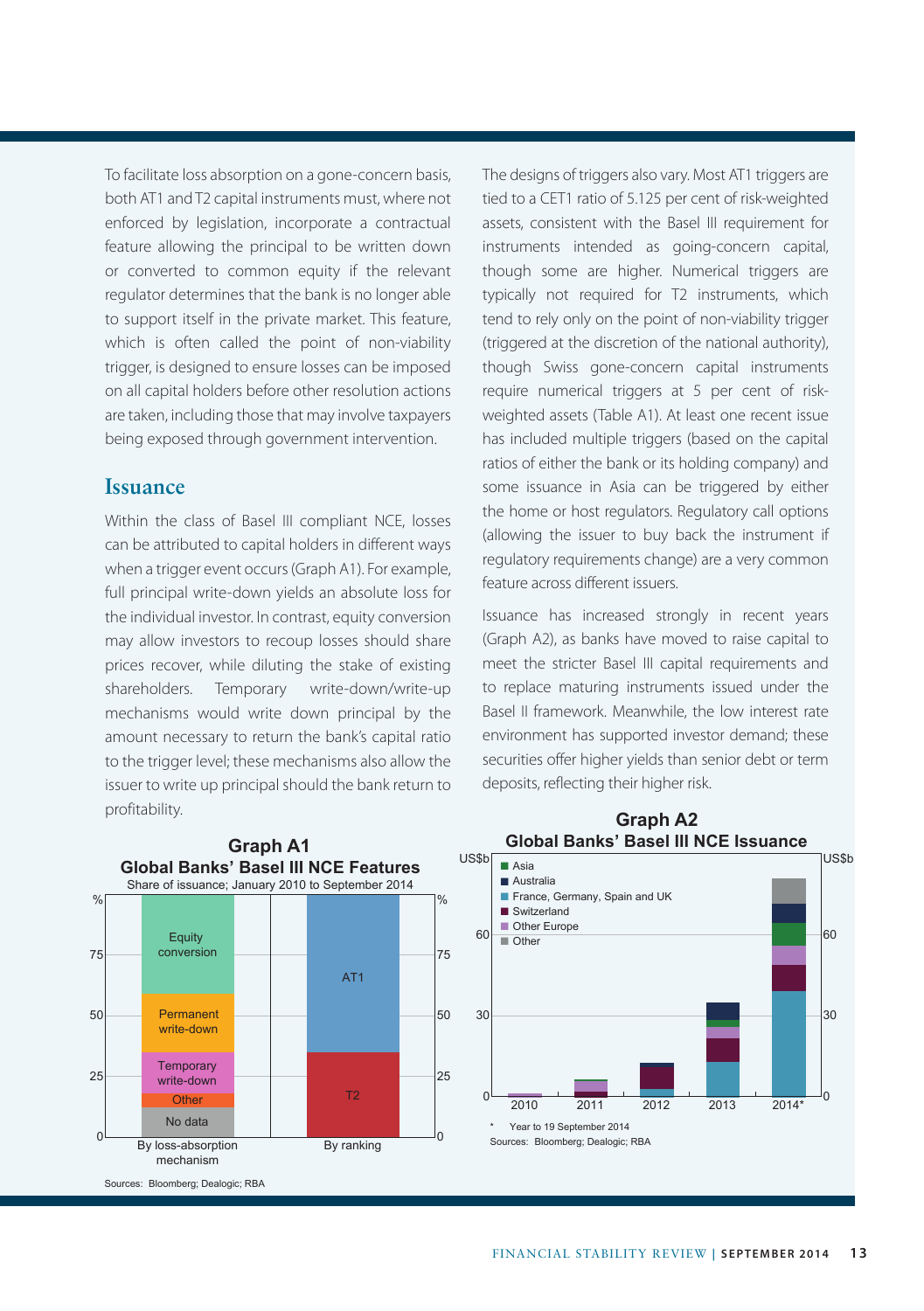| <b>Issuing</b><br><b>Bank</b> | <b>Issue</b><br>Date | Coupon<br>Per cent | <b>Amount</b><br><b>Billions</b> | Country          | Ranking <sup>(b)</sup> trigger | CET1 <sup>(c)</sup>                | Loss-absorption<br>Mechanism   |
|-------------------------------|----------------------|--------------------|----------------------------------|------------------|--------------------------------|------------------------------------|--------------------------------|
| Banco Popular                 |                      |                    |                                  |                  |                                |                                    | Principal                      |
| Español                       | Oct 13               | 11.5               | <b>EUR 0.5</b>                   | Spain            | AT1                            | 5.125%                             | write-down                     |
| <b>Barclays</b>               | Nov 13               | 8.25               | USD 2.0                          | UK               | AT1                            | 7%                                 | Equity conversion              |
| Crédit<br>Agricole            | Apr 14               | 6.5                | <b>FUR 1.0</b>                   | France           | AT1                            | 5.125%<br>and $7\%$ <sup>(d)</sup> | Temp write-down/<br>write-up   |
| Deutsche<br><b>Bank</b>       | May 14               | 7.125              |                                  | GBP 0.65 Germany | AT1                            | 5.125%                             | Temp write-down/<br>write-up   |
| <b>UBS</b>                    | May 14               | 5.125              | USD 2.5                          | Switzerland T2   |                                | 5%                                 | Principal<br>write-down (full) |
| Shengjing<br><b>Bank</b>      | May 14               | 6.18               | CNY 2.2                          | China            | T <sub>2</sub>                 | No (PoNV)                          | Principal<br>write-down (full) |

### **Table A1: Recent Examples of Basel III Compliant Contingent Convertible Bond Issuance**

(a) Sample selected to emphasise the variety of unique features across and within regions

(b)AT1 or T2 capital ranking as identified by the issuer

(c) CET1 ratio to risk-weighted assets trigger specified where applicable; discretionary point of non-viability (PoNV) trigger identified where CET1 triggers are not required

(d) CET1 trigger tied to both the parent (7 per cent) and the issuing bank level (5.125 per cent) CET1 ratio Sources: Bloomberg; Dealogic; RBA

Issuance has been strong in Europe where regulators require all AT1 capital instruments to contain a trigger tied to regulatory capital ratios. For some countries within Europe, issuance has been attractive because coupon payments are tax deductible for the issuer. European issuers of Basel III compliant NCE have tended to offer loss-absorption mechanisms with the potential to recoup losses after a trigger event.

Issuance by Swiss banks has been encouraged by regulations requiring systemically important banks to hold up to 9 per cent of risk-weighted assets as NCE with both numerical and discretionary regulatory triggers. In contrast, regulators in the United States have opted to rely entirely on statute at resolution to comply with Basel III loss-absorption requirements, and have indicated they will continue to study the advantages and disadvantages of banks issuing instruments with contingent convertible triggers as regulatory capital. Issuance of these instruments in the United States has therefore been negligible.

Australian banks have issued some AT1 and T2 instruments consistent with APRA's implementation of the Basel III framework (see 'The Australian Financial System' chapter); while in Asia, some T2 instruments with the required discretionary triggers have been issued.

In line with buoyant market conditions, the spread to benchmark for contingent convertible instruments, as well as the spread between high trigger and low trigger instruments narrowed over 2013 and early 2014, before ticking up in July (Graph A3). One particular deal was postponed when the scale of problems at the failed Portuguese lender Banco Espírito Santo first became evident as the market demanded a higher yield than the issuer was prepared to offer. In early September, another issuer reported under-subscription. These incidents suggest that growth in demand for this class of instrument might be significantly reduced if the price of risk was to increase.